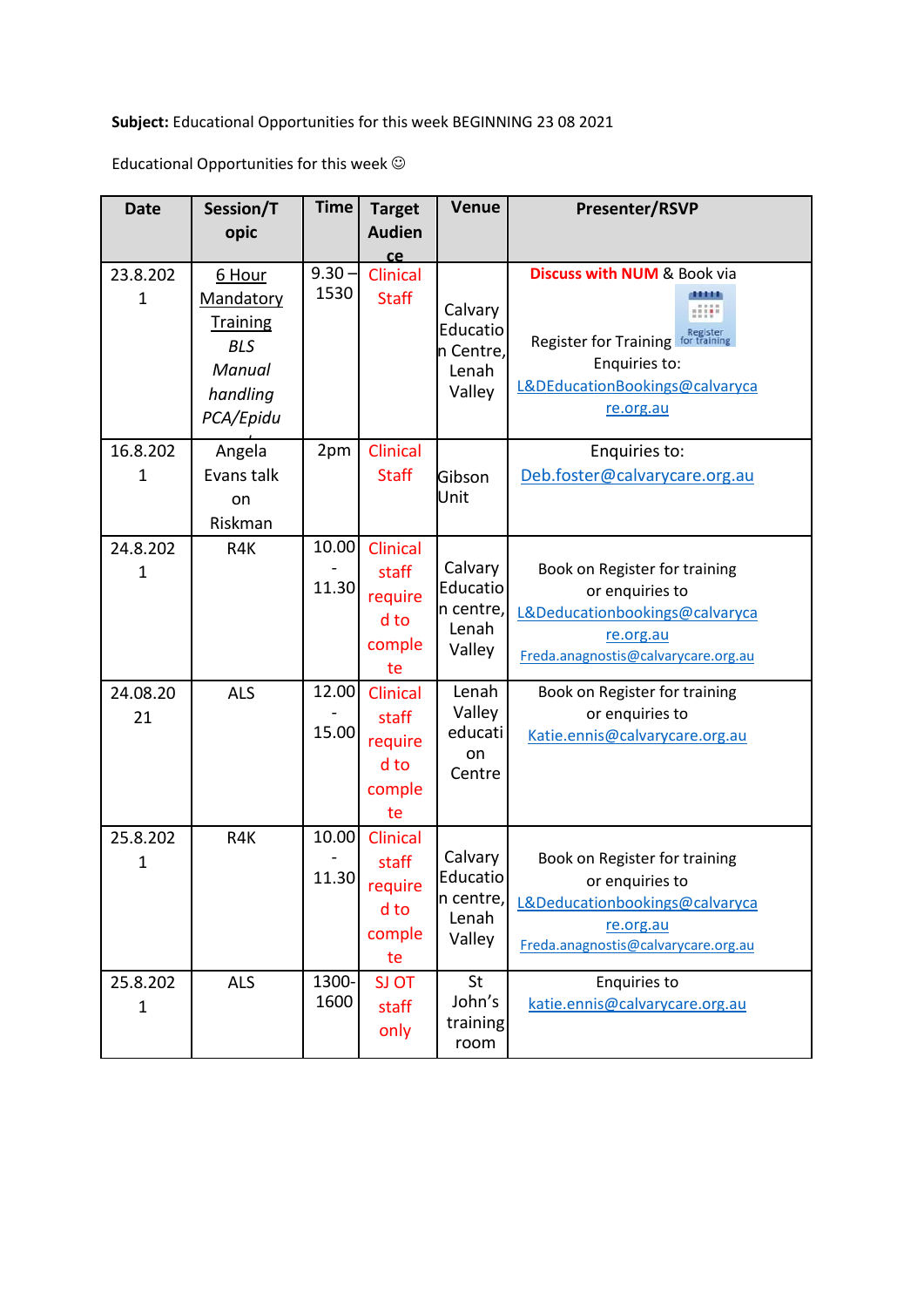| 26.8.202<br>1  | Wound<br>care<br>education<br>$session -$<br>with<br>Belinda         | $9.30 -$<br>12.30             | All<br>staff             | St<br>John's<br>training<br>room | Book on register for training<br>or enquiries to<br>L&DEducationBookings@calvaryca<br>re.org.au<br>Alyson.Coombe@calvarycare.org.a<br><u>u</u><br>Erada anagpactic@caluanicara arg |
|----------------|----------------------------------------------------------------------|-------------------------------|--------------------------|----------------------------------|------------------------------------------------------------------------------------------------------------------------------------------------------------------------------------|
| 27.08.20<br>21 | 3rd Year<br><b>Students</b><br>Debrief                               | 1 <sub>pm</sub><br>3.30p<br>m | <b>Studen</b><br>ts Only | Calvary<br>Educatio<br>n Centre  | <b>UTAS Facilitators</b><br>tas-hobart-<br>studentfacilitators@calvarycare.or<br>g.au                                                                                              |
| 27.8.202<br>1  | Dr Ian<br><b>Byard talks</b><br><sub>on</sub><br>Incurable<br>Cancer | 3pm                           | Clinical<br><b>Staff</b> | Gibson<br>Unit                   | Enquiries to:<br>Deb.foster@calvarycare.org.au                                                                                                                                     |

## **Educational Opportunities for the following weeks**

| <b>Date</b>    | Session/Topi                                       | <b>Time</b>   | <b>Target</b>                                       | <b>Venue</b>                    | Presenter/RSVP                                                     |
|----------------|----------------------------------------------------|---------------|-----------------------------------------------------|---------------------------------|--------------------------------------------------------------------|
|                | C                                                  |               | <b>Audien</b><br>ce                                 |                                 |                                                                    |
| 30.08.2<br>021 | Deteriorating<br>Patient with<br>Kevin<br>Holliday | 2.15p<br>m    | <b>Clinical</b><br><b>Staff</b>                     | 2 <sup>nd</sup> Floor<br>Lounge | Enquiries to:<br>Alyson.coombe@calvarycare.<br>org.au              |
| 30.8.21        | Speaking Up<br>for Safety                          | 1pm           | All<br>staff                                        | Calvary<br>Educatio<br>n Centre | <b>RSVP to Fiona Reeve</b><br>Fiona.reeve@calvarycare.org.<br>$au$ |
| 31.08.2<br>021 | Transition to<br>Emergency<br><b>Study Day</b>     | 0900-<br>1500 | <b>AE</b><br><b>Transit</b><br>ion<br>staff<br>only | Calvary<br>Educatio<br>n Centre | Enquiries to:<br>Emily.Otten@calvarycare.org.<br>$au$              |
| 1.9.202<br>1   | Deteriorating<br>Patient with<br>Kevin<br>Holliday | 2.15p<br>m    | Clinical<br><b>Staff</b>                            | 2 <sup>nd</sup> Floor<br>Lounge | Enquiries to:<br>Alyson.coombe@calvarycare.<br>org.au              |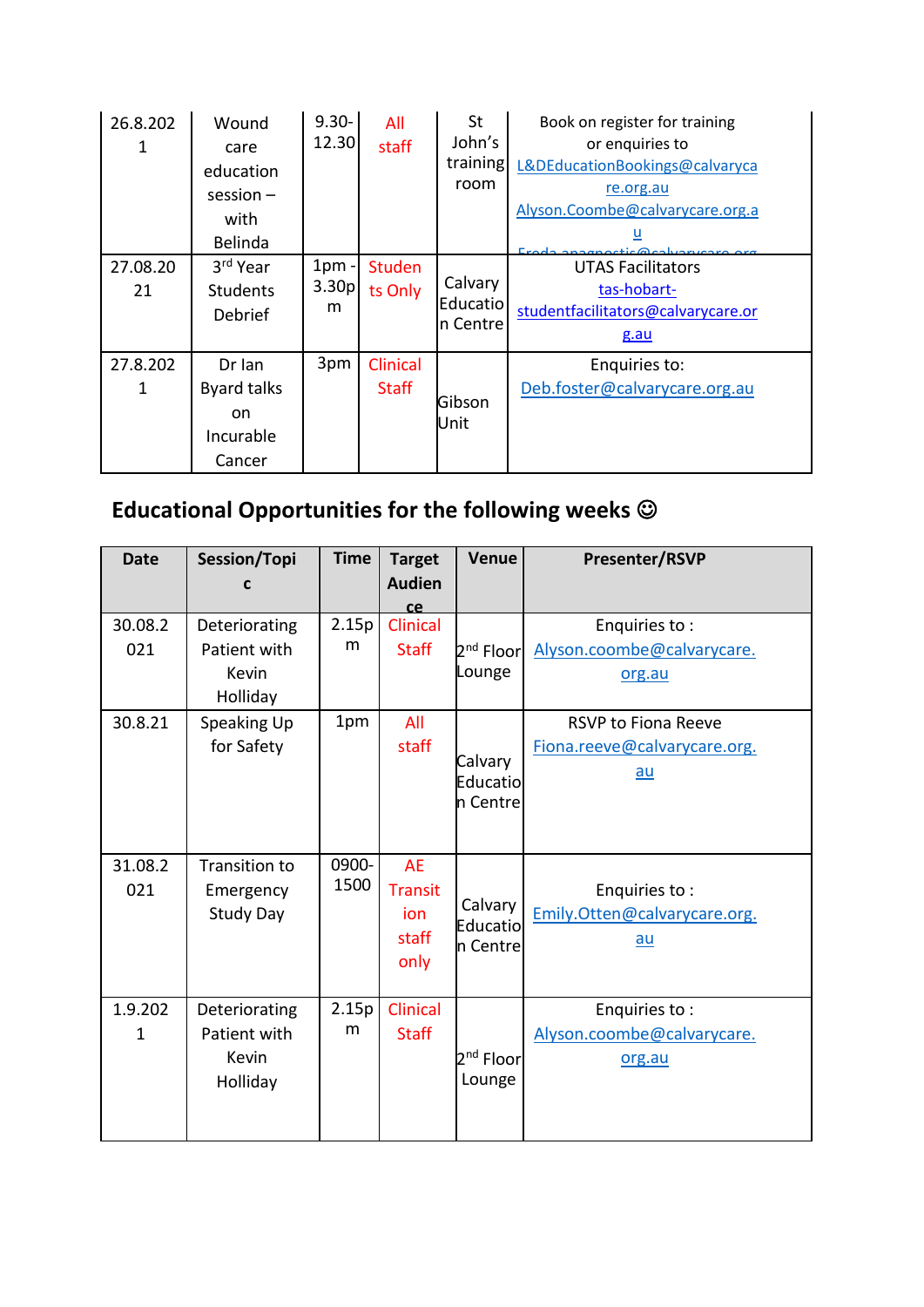| 1.9.202<br>$\mathbf{1}$ | R4K                                                                                        | $1330 -$<br>1500      | Clinical<br>staff<br>require<br>d to<br>compl<br>ete | Calvary<br>Educatio<br>n Centre                        | Book on Register for training<br>or enquiries to<br>Katie.ennis@calvarycare.org.au                                                                            |
|-------------------------|--------------------------------------------------------------------------------------------|-----------------------|------------------------------------------------------|--------------------------------------------------------|---------------------------------------------------------------------------------------------------------------------------------------------------------------|
| 1.09.20<br>21           | Deteriorating<br>Patient with<br>Kevin<br>Holliday                                         | 2.15p<br>m            | <b>Clinical</b><br><b>Staff</b>                      | 2 <sup>nd</sup> Floor<br>Lounge                        | Enquiries to:<br>Alyson.coombe@calvarycare.<br>org.au                                                                                                         |
| 02.09.2<br>$\mathbf{1}$ | Speaking Up<br>for safety                                                                  | $2 -$<br>3pm          | All<br><b>Staff</b>                                  | Saint<br>Johns<br><b>Training</b><br>Room              | Enquiries to:<br>Fiona.Reeve@calvarycare<br>.org.au<br>Freda.Anagnostis@calvarycar<br>e.org.au                                                                |
| 03.9.20<br>21           | Dr Cristina<br>Moldovan                                                                    | 3pm                   | Clinical<br><b>Staff</b>                             | Gibson<br>Unit                                         | Enquiries to:<br>Deb.foster@calvarycare.org.a<br><u>ប</u>                                                                                                     |
| 03.09.2<br>021          | 3rd Year<br><b>Students</b><br>Debrief                                                     | $1pm -$<br>3.30p<br>m | <b>Studen</b><br>ts Only                             | Calvary<br>Educati<br>on<br>Centre                     | <b>UTAS Facilitators</b><br>tas-hobart-<br>studentfacilitators@calvarycare.<br>org.au                                                                         |
| 3.9.202<br>1            | <b>ALS</b>                                                                                 | $1.30 -$<br>4.30      | LV<br><b>Theatr</b><br>e staff<br>only               | Calvary<br>Educati<br>on<br>Centre                     | Book on Register for training<br>or enquiries to<br>Katie.ennis@calvarycare.org.au                                                                            |
| 6.09.20<br>21           | 6 Hour<br>Mandatory<br><b>Training</b><br><b>BLS</b><br>Manual<br>handling<br>PCA/Epidural | 1100-<br>1700         | <b>Clinical</b><br><b>Staff</b>                      | Calvary<br>Educatio<br>n<br>Centre,<br>Lenah<br>Valley | <b>Discuss with NUM &amp; Book via</b><br>m<br>Register<br>Register for Training for training<br>Enquiries to:<br>L&DEducationBookings@calvary<br>care.org.au |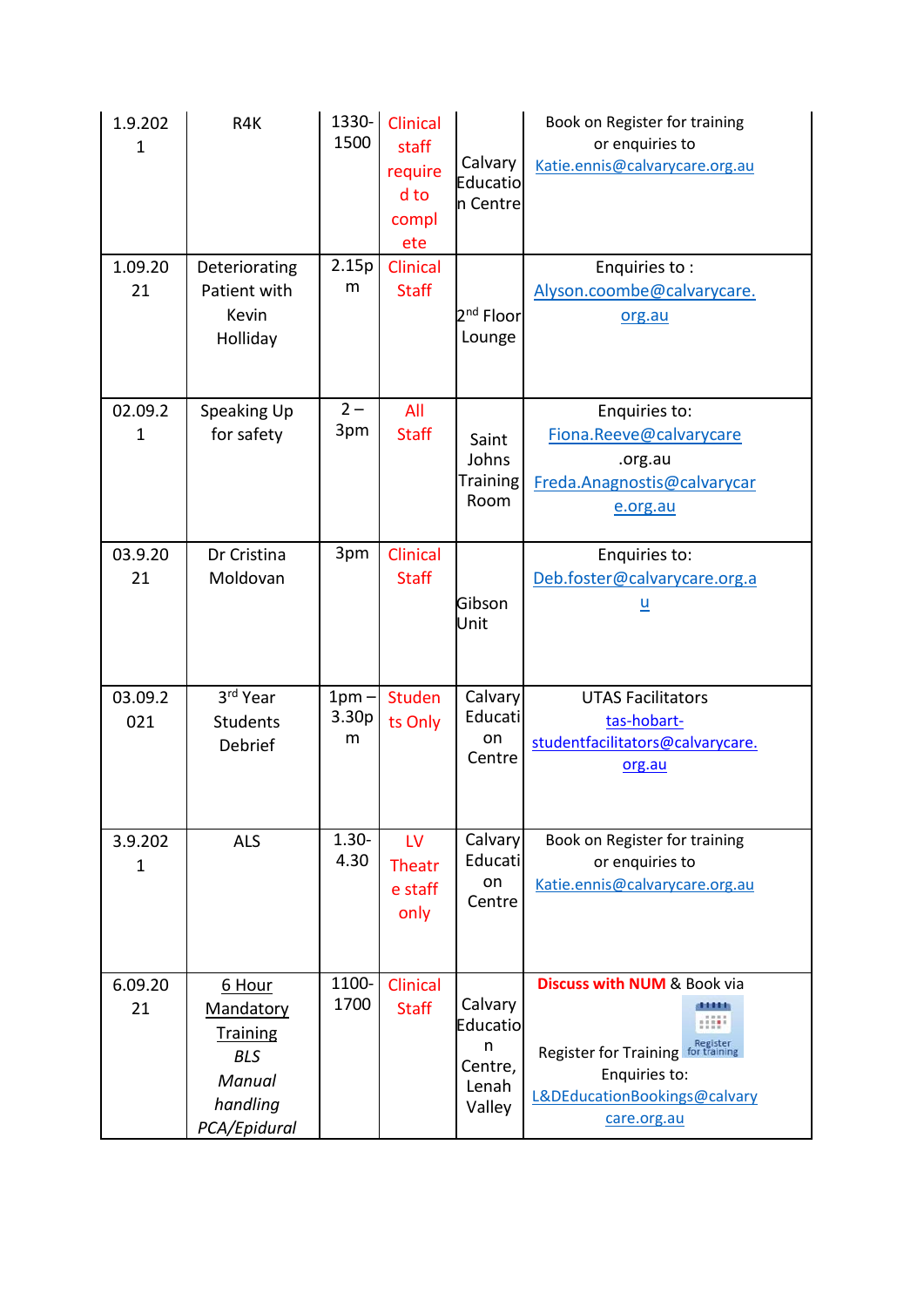| 6.9.202<br>$\mathbf 1$  | Endoscopy<br>clinical<br>$supper-$<br>airway<br>management<br>and clinical<br>scenarios | $6.00 -$<br>8.30p<br>m           | <b>Endo</b><br>staff<br>only                         | Endosco<br>py Unit                                     | Bookings via<br>Erin Smallbon or Aly Coombe                                                                               |
|-------------------------|-----------------------------------------------------------------------------------------|----------------------------------|------------------------------------------------------|--------------------------------------------------------|---------------------------------------------------------------------------------------------------------------------------|
| 07.9.20<br>21           | Dr Nick<br>Murphy talks<br>on Myeloma<br>and<br>autologous<br>stem cell<br>transplant   | 2pm                              | <b>Clinical</b><br><b>Staff</b>                      | Gibson<br>Unit                                         | Enquiries to:<br>Deb.foster@calvarycare.org.a<br><u>u</u>                                                                 |
| 8.9.202<br>$\mathbf{1}$ | <b>ALS</b>                                                                              | 0930-<br>1230                    | Clinical<br>staff<br>require<br>d to<br>compl<br>ete | Calvary<br>Educatio<br>n Centre                        | Book on Register for training<br>or enquiries to<br>Katie.ennis@calvarycare.org.au                                        |
| 9.9.202<br>$\mathbf 1$  | R4K                                                                                     | 12.00-<br>1.30 <sub>p</sub><br>m | Clinical<br>staff<br>require<br>d to<br>compl<br>ete | Calvary<br>Educatio<br>n<br>centre,<br>Lenah<br>Valley | Book on Register for training<br>or enquiries to<br>L&Deducationbookings@calvary<br>care.org.au                           |
| 9.9.202<br>$\mathbf 1$  | ALS and<br>clinical<br>deterioration                                                    | $2.00 -$<br>4.00P<br>M           | Rehab<br>staff<br>only                               | St<br>John's<br>training<br>room                       | Bookings through<br>Marcella<br>Enquiries to<br>Katie.ennis@calvarycare.org.au<br>Freda.anagnostis@calvarycare.o<br>rg.au |
| 10.09.2<br>021          | 3rd Year<br>Students<br>Debrief                                                         | $1pm -$<br>3.30p<br>m            | Studen<br>ts Only                                    | Calvary<br>Educatio<br>n Centre                        | <b>UTAS Facilitators</b><br>tas-hobart-<br>studentfacilitators@calvarycare.<br>org.au                                     |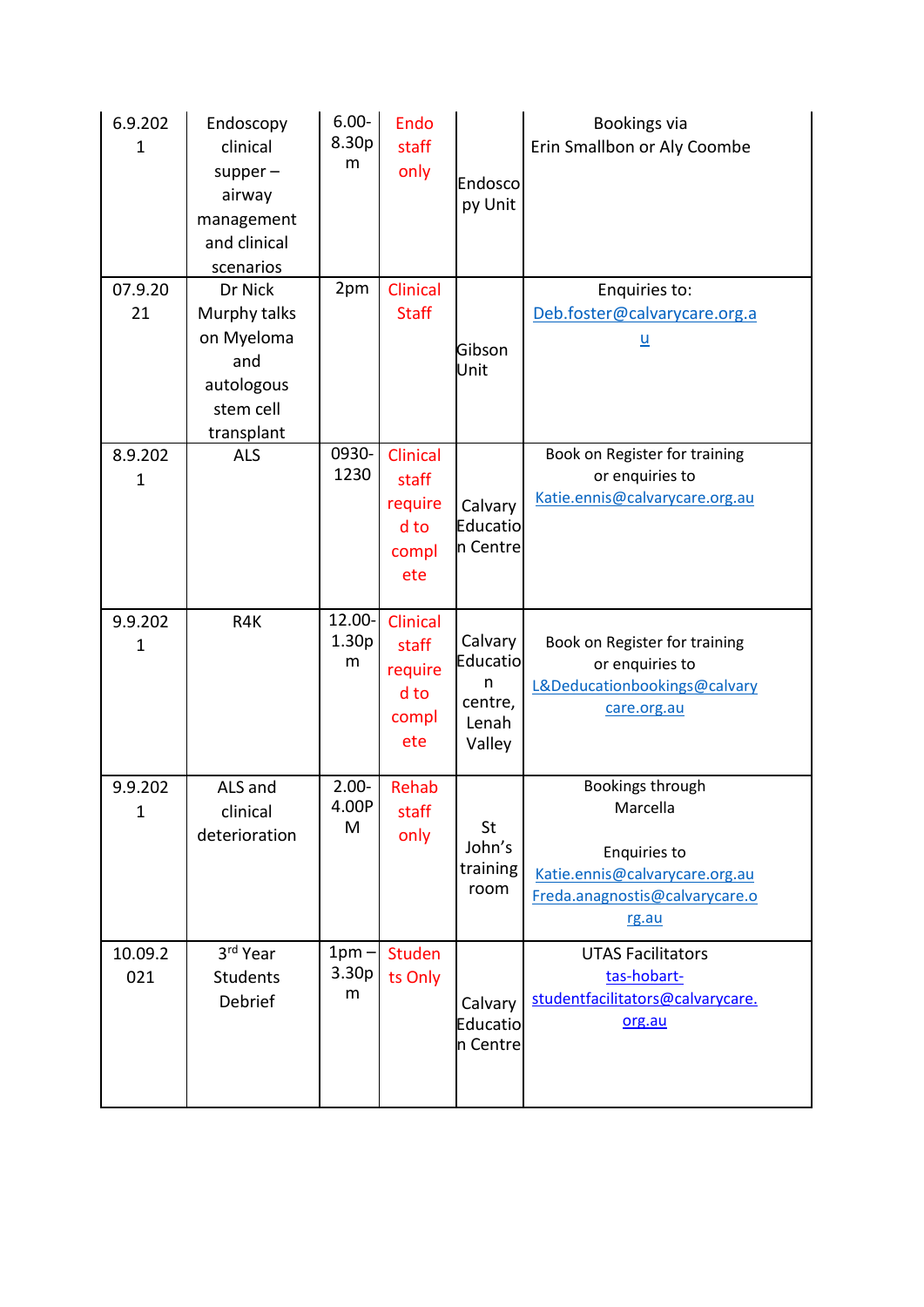| 13.09.2<br>021 | 3rd Year<br><b>Student CNA</b><br>354<br>Orientation                                  | 8.30a<br>$m -$<br>1pm          | <b>Studen</b><br>ts Only                             | St.<br>John's<br><b>Training</b><br>Room | <b>UTAS Facilitators</b><br>tas-hobart-<br>studentfacilitators@calvarycare.<br>org.au                                                                    |
|----------------|---------------------------------------------------------------------------------------|--------------------------------|------------------------------------------------------|------------------------------------------|----------------------------------------------------------------------------------------------------------------------------------------------------------|
| 13.9.21        | Hospital<br>Wide<br>Orientation                                                       | $8am -$<br>4.30p<br>m          | <b>New</b><br>staff<br>only                          | <b>CEC</b>                               | Via Belinda Benson<br>Belinda.benson@calvarycare.<br>org.au                                                                                              |
| 14.9.20<br>21  | ALS and<br>clinical<br>deterioration                                                  | 0930-<br>1230                  | <b>Simpso</b><br>n staff<br>only                     | St<br>John's<br>training<br>room         | enquiries to<br>Katie.ennis@calvarycare.org.au                                                                                                           |
| 14.9.21        | Session $B -$<br>Level 2<br>Professional<br>Development<br>Session<br>"Quality at its | 11.30<br>$am -$<br>4pm         | Level <sub>2</sub><br>staff or<br>senior<br>level 1  | <b>CEC</b>                               | Via register for training<br><b>Enquires to</b><br>Fiona.reeve@calvarycare.org.<br><u>au</u>                                                             |
| 15.9.20<br>21  | R4K                                                                                   | 0930-<br>1100<br>1130-<br>1300 | <b>Clinical</b><br>staff<br>require<br>d to<br>compl | <b>CEC</b>                               | Book on Register for training<br>or enquiries to<br>Katie.ennis@calvarycare.org.au<br>Freda.anagnostis@calvarycare.o<br>rg.au                            |
| 15.9.20<br>21  | IV<br>cannulation                                                                     | $3.00 -$<br>5.00p<br>m         | RN's<br>only                                         | Calvary<br>Educatio<br>n Centre          | Bookings on Register for<br>Training<br>or enquiries to<br>Alyson.coombe@calvarycare.or<br>g.au<br>Freda.anagnostis@calvarycare.o<br>$n \sigma$ $\gamma$ |